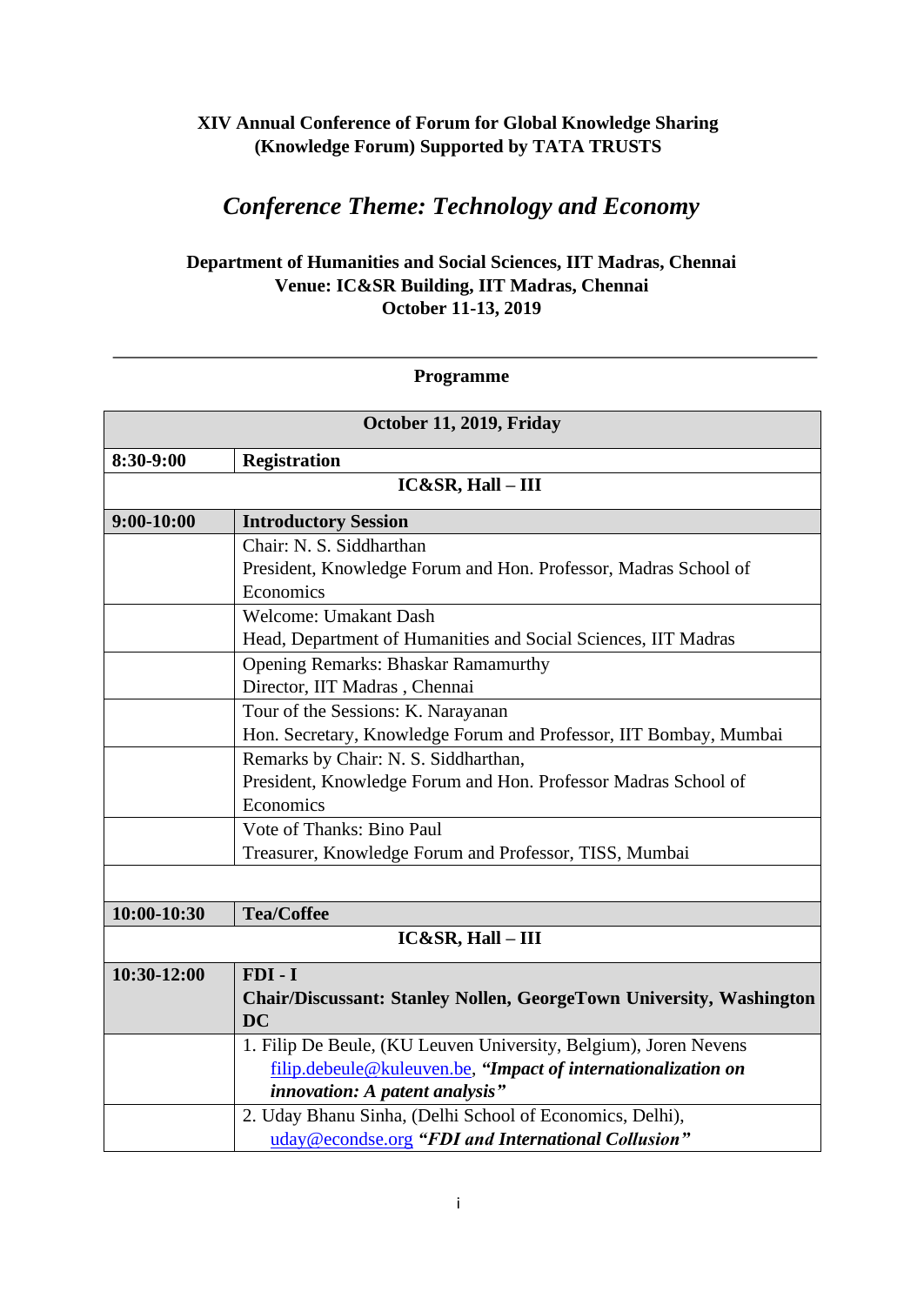|                 | 3. Alex Eapen, Jihye Yeo (Australian National University, Australia), and |
|-----------------|---------------------------------------------------------------------------|
|                 | Rejie George (IIM, Bangalore) alex.eapen@anu.edu.au, "Business            |
|                 | <b>Group Affiliation and FDI Spillovers"</b>                              |
|                 |                                                                           |
| 12:00-13:30     | <b>Environment</b>                                                        |
|                 | <b>Chair/Discussant:</b>                                                  |
|                 | K. Lal, Society for Development Studies, Delhi and UNU-MERIT              |
|                 | 1. Bino Paul, Unmesh Patnaik and Kamal Murari, (Tata Institute of Social  |
|                 | Sciences, Mumbai), <i>binopaul@gmail.com</i> , "How do micro/small        |
|                 | enterprises organise waste in India: a scenario of common purpose or      |
|                 | a tragedy?"                                                               |
|                 | 2. Geetha Mohan, Ranjeeta Mishra, Kensuke Fukushi, Rimba A. Besse,        |
|                 | Ram Avtar, Lakshmi Narayana Perarapu, Saroj Kumar Chapagain, and I        |
|                 | Made Sudarma (University of Tokyo and UNU Tokyo),                         |
|                 | Geetha.Mohan@unu.edu "Factors affecting and farmers' perception of        |
|                 | the adoption of water-saving irrigation technologies in semi-arid states  |
|                 | in India"                                                                 |
|                 | 3. Aravindhan N. and Jayaraman T., (Tata Institute of Social Sciences,    |
|                 | Mumbai), aravindhan.nagarajan@gmail.com, "Plastic Recycling               |
|                 | <b>Clusters in India: Material Flows and Technological Capacities of</b>  |
|                 | <b>Recycling Firm"</b>                                                    |
|                 |                                                                           |
|                 |                                                                           |
| $13:30 - 14:30$ | Lunch                                                                     |
|                 | <b>IC&amp;SR Hall - II</b>                                                |
| $14:30 - 16:30$ | <b>Innovation and energy studies</b>                                      |
|                 | Chair/Discussant: Malathy Duraisamy, IIT Madras, Chennai                  |
|                 | 1. Narayanan K. (IIT Bombay), Bino Paul and Unmesh Patnaik (Tata          |
|                 | Institute of Social Sciences, Mumbai), binopaul@gmail.com, "The triad     |
|                 | of Labour, Innovation and Enterprises: emergent scenarios in South        |
|                 | Asia"                                                                     |
|                 | 2. Ketan Reddy, Radeef Chundakkadan, and Subash Sasidharan (IIT)          |
|                 | Madras), radeef2013@gmail.com, "Innovation and Global Value               |
|                 | <b>Chain Participation: A Firm-Level Investigation"</b>                   |
|                 | 3. Madhabendra Sinha (NIT Durgapur), Anjan Ray Chaudhury (Durgapur        |
|                 | Government College) and Partha Pratim Sengupta (NIT Durgapur),            |
|                 | madhabendras@gmail.com," FDI, Trade and CO2 Emission in the Era           |
|                 | of Digitalisation: An Empirical Study on Asia and Pacific Developing      |
|                 | Countries"                                                                |
|                 | 4. Avinash Prasad Kshitij and Kasturi Mandal (NISTAD),                    |
|                 | avinash.kshitij@nistads.res.in, "Innovation Capabilities in Renewable     |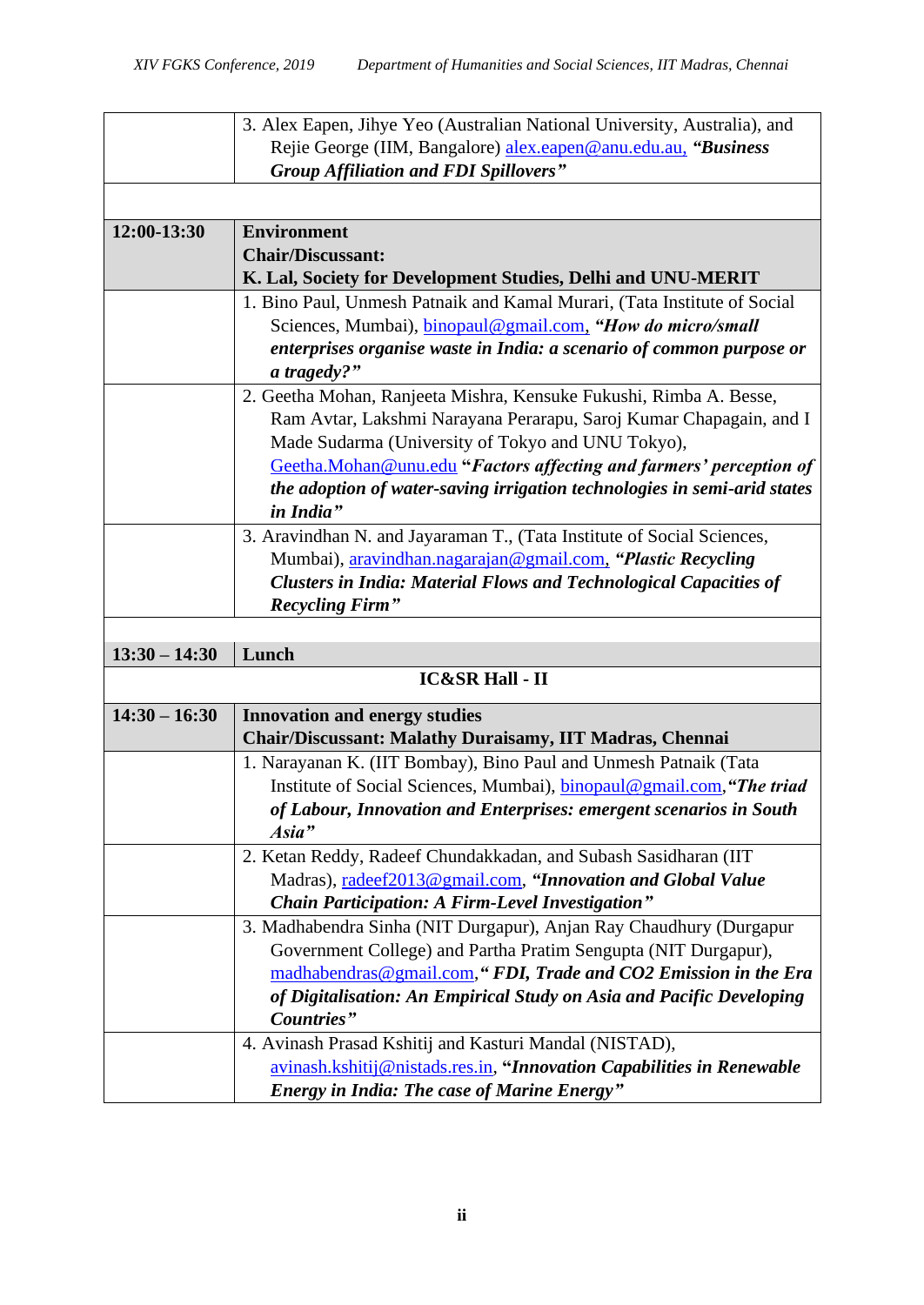| 16:30-17:00                | <b>Tea/Coffee</b>                                                                                                                                                                                                 |  |
|----------------------------|-------------------------------------------------------------------------------------------------------------------------------------------------------------------------------------------------------------------|--|
| <b>IC&amp;SR Hall - II</b> |                                                                                                                                                                                                                   |  |
| 17:00-18:30                | $FDI - II$<br><b>Chair/Discussant: B L Pandit, formerly Delhi School of Economics,</b><br><b>Delhi</b>                                                                                                            |  |
|                            | 1. Nadia Doytch (City University of New York- Brooklyn College),<br>ndoytch@gmail.com, "Upgrading Destruction? How Do Climate-<br>related and Geophysical Natural Disasters Impact Sectoral FDI"                  |  |
|                            | 2. Savita Bhat (NIT Surathkal), savitapbhat@gmail.com, "Determinants of<br><b>OFDI</b> of Manufacturing Firms from India to the Developed Countries<br>within OECD"                                               |  |
|                            | 3. Khanindra Ch. Das (BIMTECH, Greater Noida), kchdas@gmail.com,<br>"International Subsidiary Closure in The Software<br><b>Services Sector: The Experience of Indian Software Services</b>                       |  |
|                            | <b>Multinationals</b> "                                                                                                                                                                                           |  |
|                            |                                                                                                                                                                                                                   |  |
| $18:30 - 19:30$            | <b>Governing Council Meeting</b>                                                                                                                                                                                  |  |
|                            |                                                                                                                                                                                                                   |  |
| 19:30 onwards              | <b>Dinner</b>                                                                                                                                                                                                     |  |
|                            |                                                                                                                                                                                                                   |  |
|                            | October 12, 2019, Saturday                                                                                                                                                                                        |  |
|                            | <b>IC&amp;SR Hall - II</b>                                                                                                                                                                                        |  |
| 9:30-11:00                 | <b>Econophysics</b><br>Session Organised by Ashok Jain, Former Director NISTAD and M.K.<br>Das, Delhi University<br>Chair/Discussant: Y S Rajan, ISRO                                                             |  |
|                            | 1. Ashok Jain (Former Director NISTAD) ashokxnistads@gmail.com and M.<br>K. Das (Delhi University) dasmkd11@gmail.com, "Modeling Complex<br><b>Behavior of Financial system: Effect of Time-delayed Feedback"</b> |  |
|                            | 2. Anindita Bhattacharjee (Amity College of Commerce and Finance),<br>abhattacharjee@amity.edu, "Statistical Investigation of Financial time<br>series: Indicators for long term correlation"                     |  |
|                            | 3. L. M. Saha (Shiv Nadar University), <i>Imsaha.msf@gmail.com</i> ,<br>"Application of Asymptotic Stability Analysis to Price Dynamics"                                                                          |  |
|                            |                                                                                                                                                                                                                   |  |
| 11:00-11:30                | <b>Tea/Coffee</b>                                                                                                                                                                                                 |  |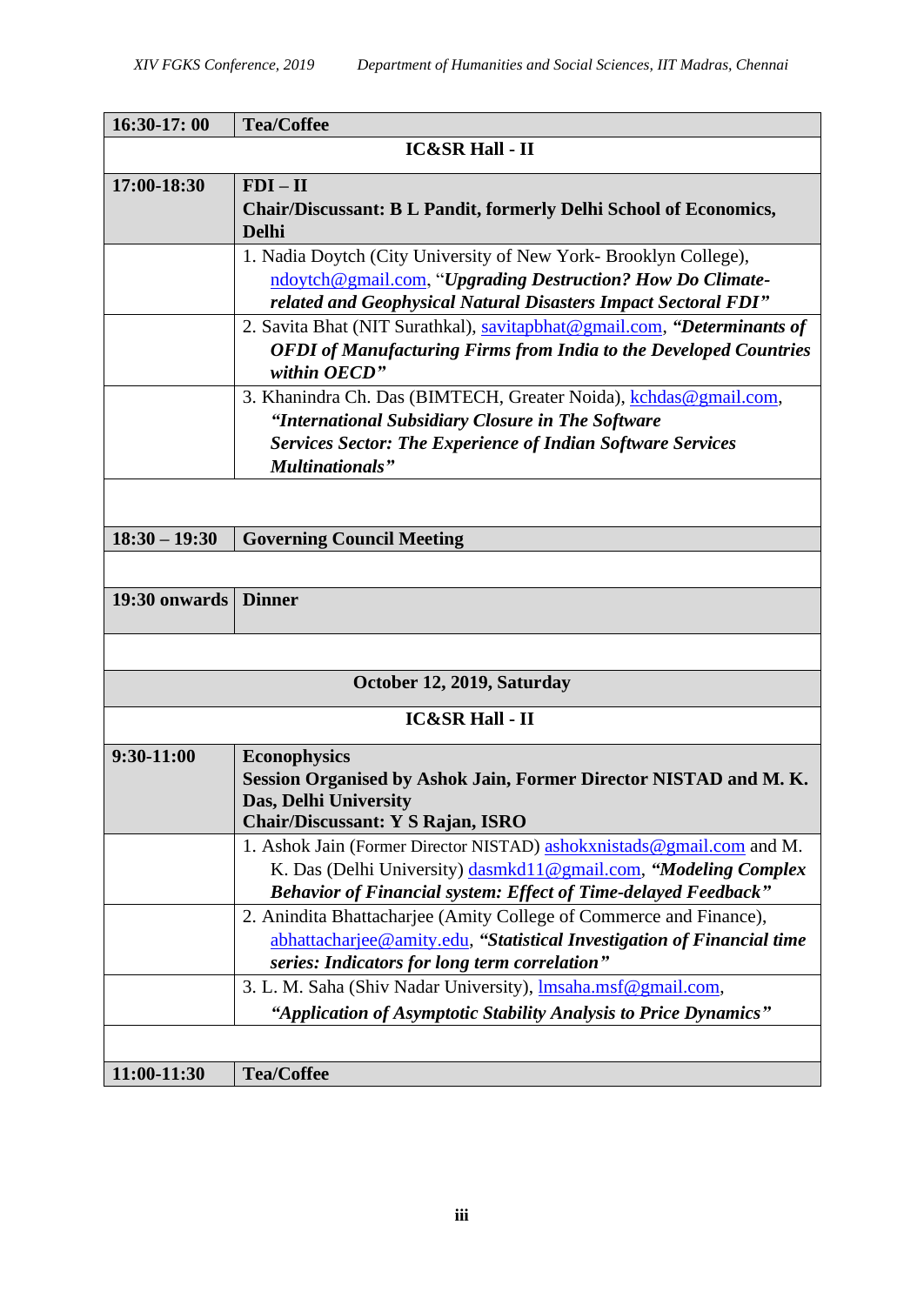| <b>IC&amp;SR Hall - II</b> |                                                                                                                                                                                                                                                          |  |
|----------------------------|----------------------------------------------------------------------------------------------------------------------------------------------------------------------------------------------------------------------------------------------------------|--|
| $11:30 - 13:30$            | <b>Industry</b><br>Chair/Discussant: Alakh N Sharma, Institute for Human Development,<br><b>New Delhi</b>                                                                                                                                                |  |
|                            | 1. Asmita Goswami and K. Narayanan (IIT Bombay), knn.iitb@gmail.com,<br>"Firm Ownership, Technological Efforts and Productivity: A study of<br><b>Information Technology Firms in India"</b>                                                             |  |
|                            | 2. Prantik Bagchi and Santosh Kumar Sahu (IIT Madras),<br>santosh@iitm.ac.in, "Firm-level Externality and Production Effects in<br><b>Indian Manufacturing Sector"</b>                                                                                   |  |
|                            | 3. Mohammad Shahid Zaman and Anup Kumar Bhandari (IIT Madras),<br>shahidzaman13@gmail.com, "Technological Progress and TFP<br><b>Growth: An Empirical Analysis of the Indian Commercial Banks"</b>                                                       |  |
|                            | 4. R. Rijesh (The Institute for Studies in Industrial Development),<br>rijeshraju@gmail.com, "Trade Reforms, Technology Import and<br><b>Productivity in Indian Manufacturing Firms"</b>                                                                 |  |
| 13:30-14:30                | Lunch                                                                                                                                                                                                                                                    |  |
| <b>IC&amp;SR Hall - II</b> |                                                                                                                                                                                                                                                          |  |
| 14:30-16:30                | <b>R&amp;D</b> and Innovation<br><b>Chair/Discussant: Ashok Jain, Former Director NISTAD</b>                                                                                                                                                             |  |
|                            | 1. Anurag Anand, (Center for Development Studies),<br>anand.anurag34@gmail.com, "Technology and Export Performance of<br><b>Indian Pharmaceutical Industry: Comparative Study of Foreign</b><br><b>MNCs and Domestic Companies"</b>                      |  |
|                            | 2. Beena P L and Siddik Rabiyath (Center for Development Studies),<br>beena@cds.edu, "IPR institutions, Innovation activities and<br>Developmental Implications of IP Asset Intensive Industries"                                                        |  |
|                            | 3. Nidhi Singh, (Department of Health Research, Ministry of Health &<br>Family Welfare), nidhisinghb8@gmail.com, "Economic Liberalisation<br>and the Development of Molecular Diagnostics Industry in India: An<br><b>Innovation System Perspective"</b> |  |
|                            | 4. P. Geetha Rani, Megha Shree and Rajesh Shukla,<br>geethselva@gmail.com, "Return to skills in India; the role of digital<br>access and usage"                                                                                                          |  |
|                            |                                                                                                                                                                                                                                                          |  |
| $16:30 - 17:00$            | <b>Tea/Coffee</b>                                                                                                                                                                                                                                        |  |
|                            |                                                                                                                                                                                                                                                          |  |
| $17:00 - 18:30$            | <b>General Body Meeting</b>                                                                                                                                                                                                                              |  |
|                            |                                                                                                                                                                                                                                                          |  |
| 19:00<br>onwards           | <b>Conference Dinner</b>                                                                                                                                                                                                                                 |  |